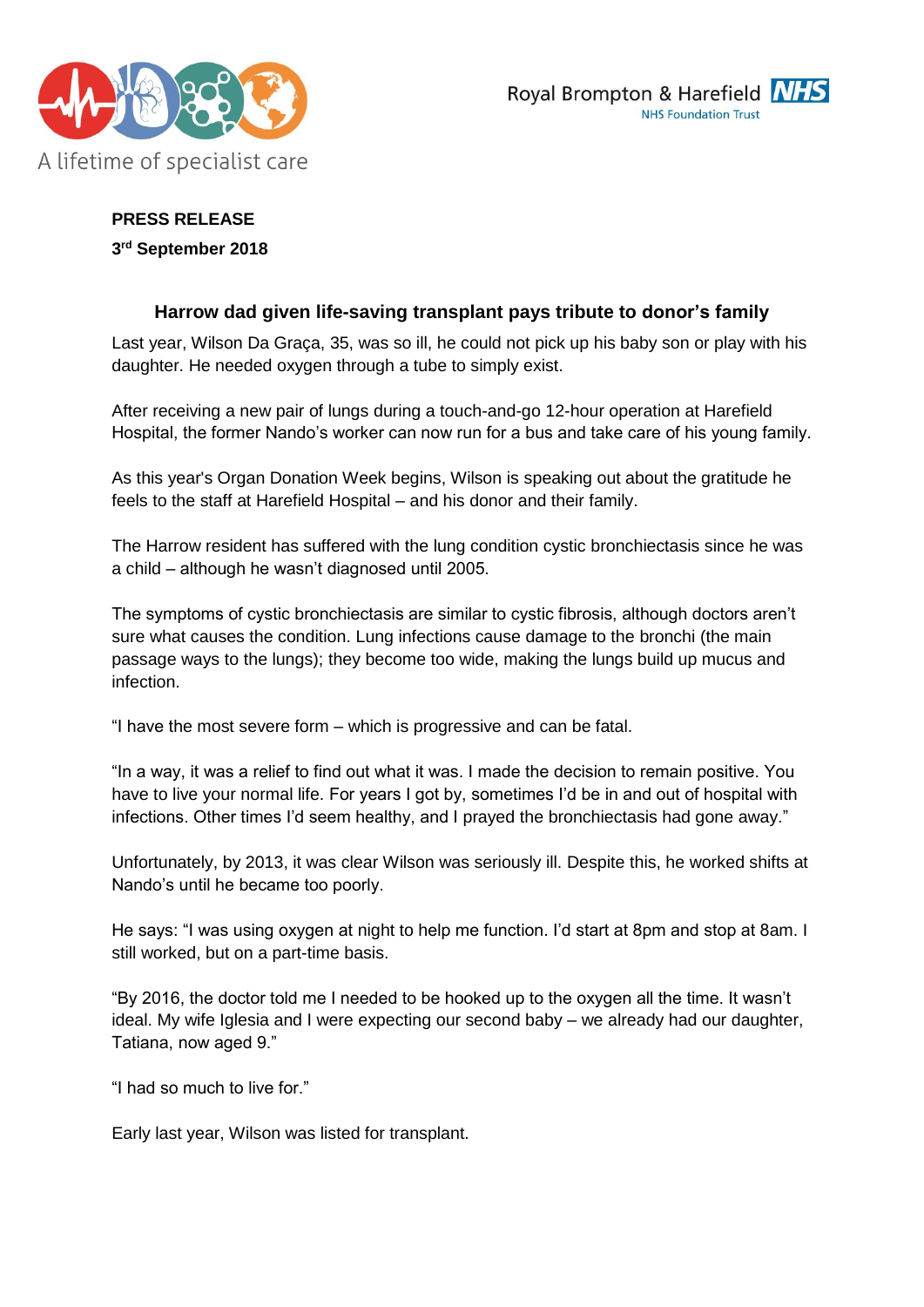"My little boy Thomas was born on 13th June 2017. Ten days later, my doctor, Dr Carby, admitted me to Harefield Hospital."

Wilson admits the months he spent waiting to see if there would be a suitable donor left him feeling very low.

He recalls: "There were a lot of questions in my head. Would the lungs ever come? Would I survive the operation? Would I ever get to be a dad to my baby boy? I admit I used to be in tears.

"It was so tough for Iglesia too. She was there with our daughter and this tiny baby of a few weeks – and thinking she was going to lose me."

In fact, Wilson's health started to deteriorate dramatically. His doctors and nurses weren't sure he would be able to live long enough to receive a transplant.

Wilson was placed on an ECMO machine – a mechanism which pumps and oxygenates a patient's blood outside the body, allowing the heart and lungs to rest.

"I had been in an induced coma, but in August I was woken up. A pair of lungs was available."

Although the operation had its complications – at one point the surgical team believed they had lost him – but thankfully Wilson rallied.

After spending a few days in ICU, Wilson eventually opened his eyes.

He says: "I saw every single one of the nurses who had been involved in my care had come in my room to see me waking. I felt like a celebrity!"

Despite undergoing such a serious and complex operation, Wilson was out of hospital in just two weeks.

He recalls: "When the staff saw me walking about, they didn't believe it was me. One person joked, 'Are you Wilson's twin brother?' I looked so well after having been so close to death."

A year on since the transplant Wilson can run and play with his daughter – no longer reliant on being tubed up to an oxygen supply.

Wilson never forgets the donor or their family.

"Every day I think of the people who lost a loved one and who were generous enough in their grief to think about someone in desperate need, like me.

"I just want to say thank you. This person's lungs are helping me be a father to my children."

*Find out more about Organ Donation Week 2018 - Monday 3rd to Sunday 9th September here:*